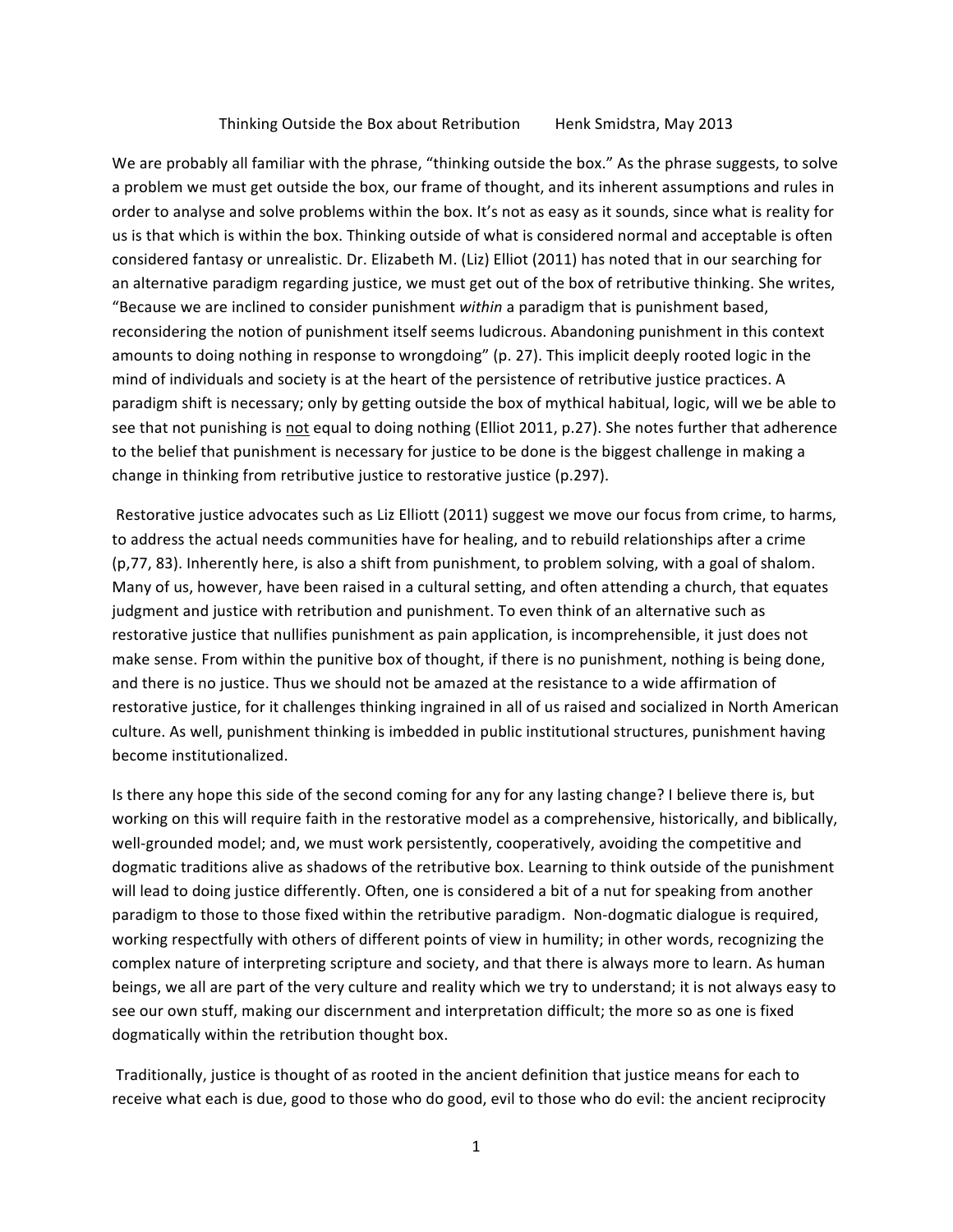code. The negative side of the code, lex talionis, is what today, the state is mandated to deliver, namely pain or hard treatment, proportional to the evil of the crime, served as justice. In our modern classical justice model, retribution is grounded in utilitarian and rationalist thought, we make choices based on balancing rewards and risks or possible losses, much as we do when making a purchase. The fear of punishment due to making a bad choice is said to deter crime; it is simple matter of individual choice. This is the implicit logic which drives the wheels of criminal justice system regarding retribution. Oddly, many think that this negative side of the ancient code is primary justice. Christians might cite the Old Testament and select NT verses on God's wrath and just retribution. One gets wearied after thirty years of working both in church and the justice system planting seeds for change and seeing few tangible changes in public thinking or in systemic penality. In my weariness though, I am not without hope, but it has urged me to ponder the sticking points concerning restorative justice as a comprehensive paradigm. Reticence to explore and embrace alternatives to retributive punishment is expressed not only in the political and public mind, but also in the mind of the church. I must acknowledging that churches and faith groups of the peace tradition such as the Mennonites, the Quakers, and others, are also concerned about the support for retribution dominant in the mind of Canadian society today. In addition to the hard work of paradigm change, I wish to briefly consider the following sticking points or stumbling stones to the concept and comprehensive practice of Restorative Justice: 1) Punishment as a multifaceted, complex, dynamically intertwined social cultural institution; 2) deeply ingrained retributive beliefs and the practice of a hermeneutic of retribution; and, 3) the bifurcation of church and state.

#### Punishment as a complex social cultural institution.

Punishment is deeply ingrained in our thinking as human beings in the Western World, it is an institution. As a social cultural institution it facilitates the ethos and makes punishment seem reasonable. Socially habituated practices become normal and accepted behaviour. British criminologist David Garland (1990) notes regarding the institutionalized nature of the practice of sanctioned punishment and prisons, quoting in part from L. Stone's, *The past and the present revisited*: "Twentieth century prisons survive simply because they have taken on a quasi-independent life of their own, which enables them to survive the overwhelming evidence of their social dysfunction" (Garland 1990, p.5). Our thinking about punishment is caught and learned in the processes of our psycho-social development from childhood on through the impressionable years (Redekop, 2008, p.147). Redekop further identifies the overuse of coercive child discipline in the home as the bridge by which childhood experience is transferred in adulthood to the support of retributive state polices (p.182). Human beings are culturally and socially enmeshed. Culture does not exist in a vacuum, suggests Garland (1990), values, conceptions, sensibilities, and social meanings reside in and are "...actively created and recreated by our social practices and institutions—and punishment plays its part in this generative and regenerative process" (p. 251). The way conflicts are dealt with, and deviant behavior is commonly handled, becomes learned behaviour and is what has become to be considered common sense and normal in a society. Garland uses the term *penality,* "...a complex of laws, processes, and discourses....," to identify the holistic multi-dimensional existence of the institution of legal punishment in public and private thought and formal practice of justice (Garland, 1990, p.10, n.12). Carl Stauffer (2013) in a recent Restorative Justice Blog refers to resistance to a comprehensive paradigm change arising from the complex nature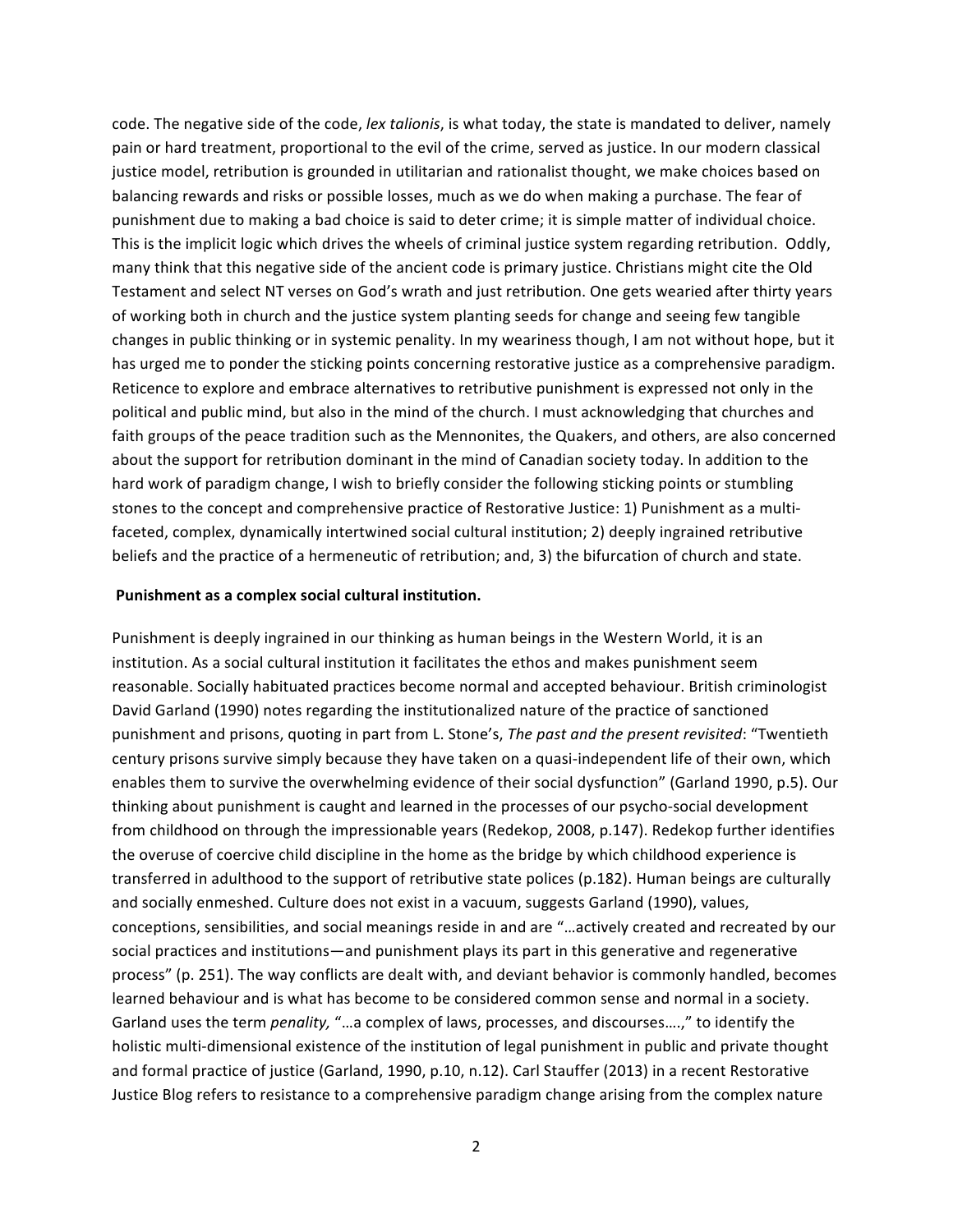of the criminal justice system which is solidly rooted in the retributive paradigm. He implies, however, that the idea is not to pit one paradigm against the other, but to work actively and holistically with all the dynamics and interrelated aspects of system and society. Stauffer writes, "Social movement theory argues that critical mass transformative 'tipping points' have historically occurred only when advocates of change on the *inside* and agents of provocation on the outside have collaborated to reinforce the undergoing transformative changing of a system" (Para. 6).

Garland (1990) stresses the importance of acknowledging study of the sociology of punishment in theorizing about penality. The social and cultural aspects of society are both act, and are acted upon, by institutions of justice; social mentalities and sensibilities act significantly upon the criminal justice. Penality takes place in the real world of daily life. "Somehow or other," states Garland, "We must learn to view it [penality] both in its integrity, as an *institution*, and in its relatedness, as a *social* institution (Garland, 1990, p., 283). Further he notes that penal institutions are cause as well as effect with regard to culture, it is a two-way interactive process (p.249). A holistic approach is necessary, suggests Garland, to resist overgeneralizations and reductionism, that of reducing a complex social legal reality to a "...one-dimensional image of punishment"  $(p.9)$ . Social determinatives are not in isolation from the other interacting social legal forces, and he laments that the social cultural dynamics are often overlooked or considered irrelevant (p. 248ff). Punishment and more broadly, penality, is situated in a particular society and a particular culture in particular history; it is not a-historical or abstracted from the reality of life's interrelationships and forces (Garland, 1990, p. 29). Following from the quantum science-like dynamics of penality, I suggest that our theology and political constructs are also enmeshed with the dominant punitive, competitive cosmologies and ideologies of our time and culture. Dominant thought forms predispose us to interpret scripture in a certain way, also about justice. Human nature seems easily discouraged by complexity, and desires a simple single solution. When a paradigm shift is not readily apprehended it is also easy to give up on the efforts to promote change to the dominant reigning retributive paradigm. Many would also say that there it is also a deep human tendency to seeking revenge, and, to them, and us, thinking implicitly friendly to retribution.

# **A deeply engrained retributive hermeneutic**

There exists a deeply entrenched hermeneutical tradition of retributive punishment. Anselm's influence was considerable in continued adherence to the ancient reciprocity code and its consequent belief in the absolute necessity for retributive punishment (Wolterstorff, 2011, pp. 192-193). It also seems that the sense of the richness and continuity of the covenantal, organic, and relational, nature of Old Testament Justice has been lost. Wolterstorff (2011) emphasizes, "Justice is not superseded in the New Testament, but justice lies at the heart of the New Testament Gospels (p.50). Pre- enlightenment justice was more akin to practical wisdom and communal health, than to an individualistic, positivist, punitive, Western traditions of modernity. The emphasis of the Old Testament is not on punishment; Paul Redekop (2008) identifies 56 references to punishment in the Bible, with 45 in the Old Testament; he counts 551 references to love, with 319 in the Old Testament (pp. 168-169). The Old Testament emphasis as a whole is not on retribution, but rather on grace, love, and restoration and peace; the measure for justice, *mishat*, was how the poor and marginalized were being valued and treated. A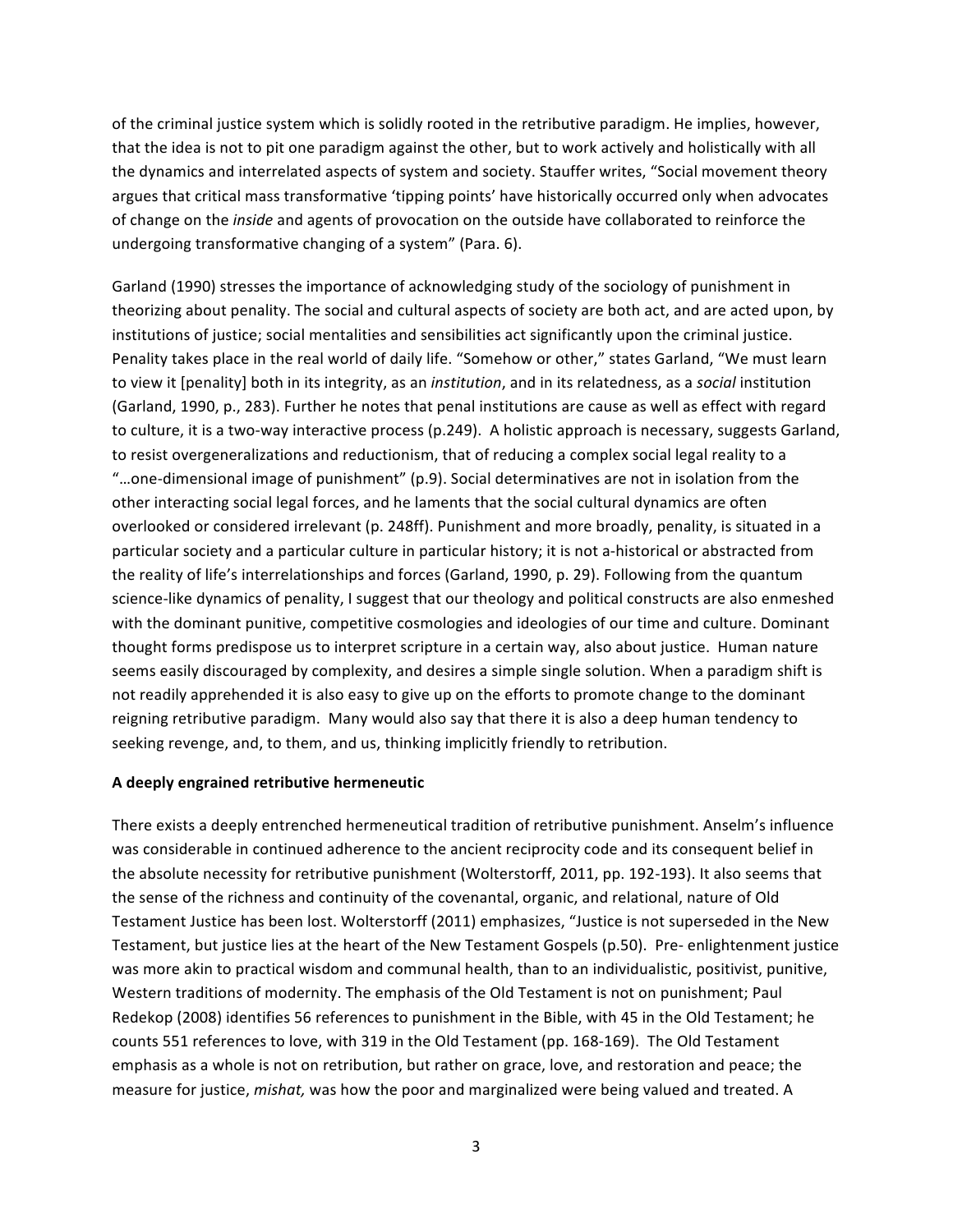holistic, organic, concept of salvation was expressed already in the Old Testaments with the concept of shalom and in the movement towards Jubilee fulfilled in Christ. It is interesting to note that ancient societies did not create punitive criminal justice systems such as we have today, not even the Romans created one. Our present system began with the Inquisition (Bianchi, 1985, p.21), and then was "reformed" following utilitarian and rationalist thought during the  $18^{th}/19^{th}$  centuries.

Prisons in Jesus' day did not practice mass incarceration as punishment as is done today especially in the USA, and in the last decade in Canada; however, the prisons then were not nice places, but held mostly political prisoners awaiting their fate as enemies of the state. Other non-political crimes were dealt with at the community level by locale mediators or functionaries for justice and community peace (Bianchi, 1985). Sadly the early church was influenced by the Roman model of "justice" towards the enemies of its empire, the church, often exercising cruel retribution upon its enemies, those it labelled heretics. In small scale cultures before the domination of Roman rule, some good, restorative practices were established, but eliminated by state monopoly after the modern states were formed. The Romans had reserved its best practices for its own citizens. Dutch criminologist Herman Bianchi (1985)<sup>1</sup> refers to the Anglo-Saxon, pre-Roman practice of *frith* circles, conflict resolution circles, or peace making circles. *Frith*, as a word, is related to the Dutch, *vrede*, peace, (English freedom), and is related in meaning to the Hebrew concept of *shalom*. *Frith* was a peace worked out locally in dialogue and collaboration. By contrast, the Roman concept of pax was a peace that was imposed militarily by Roman conquest and domination (p. 32, 93). There were death penalties in ancient small scale societies because avenging and feuding had seemed a sacred necessity, according to ancient cosmologies, to avenge the victims and purify or cleanse them from the ritual pollution that made them and society unclean until purified by an execution, or a *re-tribution*. Because out of control feuding could truly damage a society, many restraints had been put in place by certain societies. Moses established cities of refuge, and lex talionis actually was to act as a limiting factor in the ancient urge to avenge wrongs (Newman, 1981, p.29 Bianchi pp. 32-34). Pre-Roman societies had created mechanisms and engaged mediators to limit private feuding and promote just resolutions for the common good. Often wergild (wergeld) or money of proportional value was used as repayment of tribute. Application of retributive measures such as death or banishment were not automatic, but the result of the lack of willingness of the harmdoer to enter into dialogue regarding righting the wrong (Bianchi, 1985, p.32).

These uses of the term retribution, that of repaying the victims for the wrong done and restoring community wellbeing has been largely lost in the modernist rationalization and justification of retribution as monopolized by the state. The state has become the victim having eliminated the possibility of a direct transaction of addressing the wrongs to restoring peace. The enlightenment philosophers had reacted not to ancient practices, but the gala events at public executions and public spectacles of the gallows, the pillory, and pyre, in  $17<sup>th</sup>$  and  $18<sup>th</sup>$  century England (the bloody code) and Europe. These had brutal public demonstrations of cruelty to establish control by the state for social order as the stability of traditional medieval social structures were broken by the new economic and legal structures, moving towards land reform and contractualist thinking. Punishment as a concept lost

<u> 1989 - Johann Stein, fransk politik (d. 1989)</u>

 $<sup>1</sup>$  There is an English translation of this book available, it may now be out of print: Bianchi, Herman (1994) *Justice as*</sup> Sanctuary: Toward a New System of Crime Control. Bloomington, IN: Indiana University Press.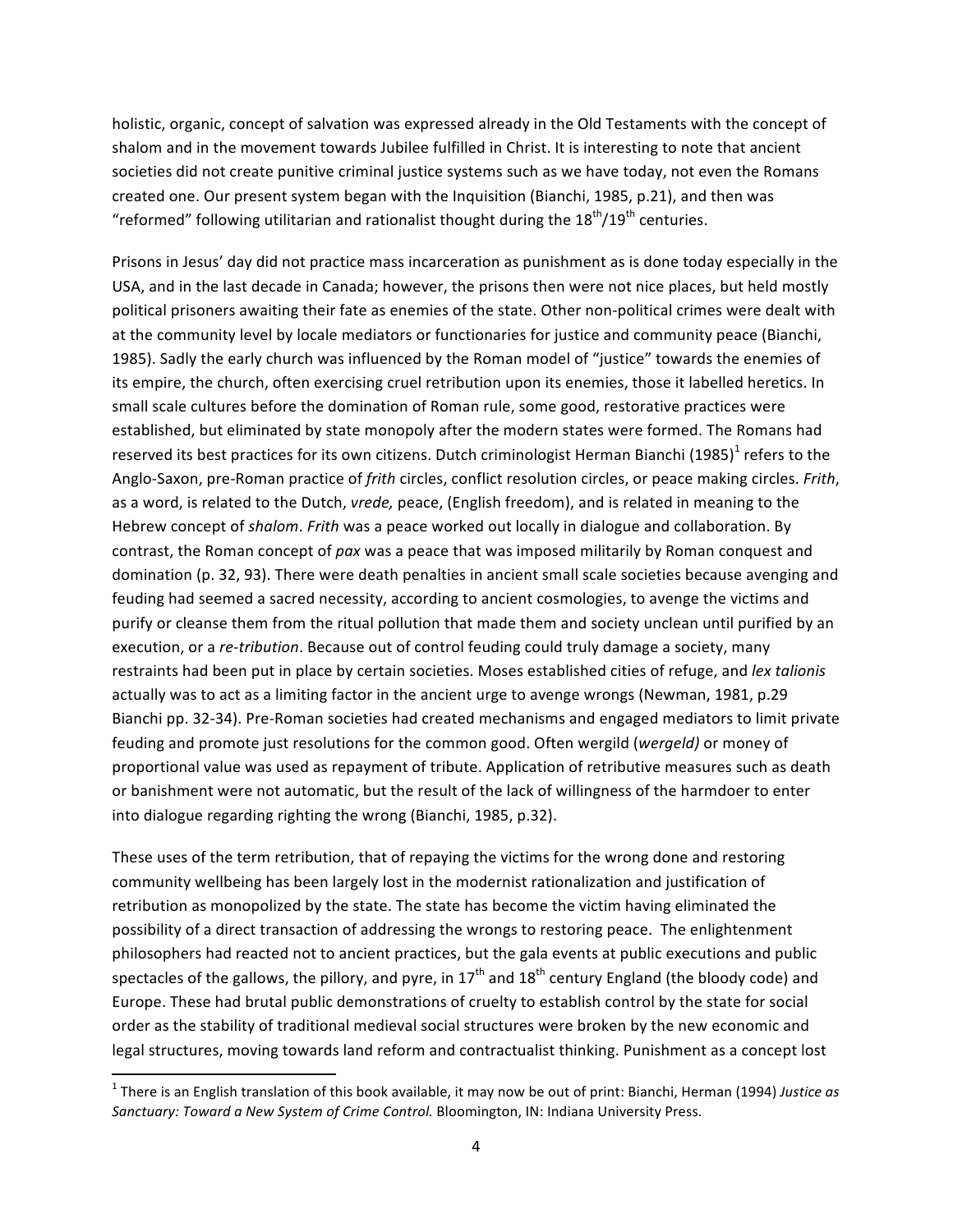ancient meanings of restoration of the wrong. Bianchi (1985) indicates that other words are available to connote the hard work of making things right that focused not on application of pain, but on the hard work of achieving a just solution; he refers to the Dutch word *straf* to get away from the word punishment derived from Latin, *poena*, meaning pain, or pain application. *Straf*, of origin a nautical term (e.g. stiff breeze), suggests working ones way through hard work to one's destination (p. 36). New words and tasks of a non-retributive paradigm reframe the task of justice on seeking a positive goal rather than maintaining reliance on the word "punishment," which keeps us stuck in the modern punishment paradigm. This is not to say that ancient societies were perfect, but a whiggish view of history as progress, builds blind spots to the effective pre-modern community justice structures and practices for edification and peace, and reads the Old Testament from within a retributive paradigm. One wonders where the voice of the formal church was during the formative years of our modern criminal justice system at the time of the reformers, Beccaria and Bentham.

In the media, and in many sermons nowadays that I hear, I recognize the influence of the modernist, positivist, punitive, hermeneutic tradition. There predominates in our Churches and society, a deeply ingrained theological and philosophical belief, probably largely inherited from Anselm's influence, in the absolute necessity of punishment for wrongdoers as God's desire for justice; as well, I see the influences of Beccaria and Bentham regarding demands for deterrence and retribution as punishment: Criminals deserve to be punished severely. The law is used as a club as a scare tactic: break the law and you go to jail. There is a stubborn hermeneutic of retribution pervasive in exegesis that has lost holistic interpretations. Confusion exists even in biblical translations (Wolterstorff, 2008; Bianchi 1985). Wolterstorff (2008) notes that of the 300 or so *dik* stem words in the New Testament, the root for the English word "justice, there is a lack of equivalents to the word in English, and translators had to make a choice, tending to mistranslate many instances and avoid using the English word "justice" (Wolterstorff, 2008, p.260). This is true of the word *dikaiosune*, usually translated as "righteousness" rather than as "justice" (Dart, 2005, p. 51; Wolterstorff, 2008, p.111). Jesus would have said, blessed are they who hunger and thirst after justice. This is how it is actually translated in my Dutch Bible, as *gerechtigheit*, *meaning*, justice. *Dikaiosune*, a significant N.T. word is often translated as "righteousness," translated as a personal passive quality of rectitude or holiness, when it should really be translated as, seeking, or doing Justice, in an active sense, to be dynamically equivalent with the original text and attitude of Jesus ( Wolterstorff 2008, p. 112). In the beatitudes we are not called by Jesus solely to a personal private life of holiness and integrity, suggests Ron Dart, but more completely, Jesus is calling us "....to be seekers of justice, of the common good, of that which is just for all of us" (Dart, 2005, p. 51).

An holistic, organically grounded, model of practiced justice as promoted by Jesus, stands in continuity with the Old Testament, not in absolute discontinuity with it. The Law of Moses had been clear: do not take revenge, leave revenge up to God; love the Neighbour (Deut. 32:35; Lev. 19:15). The Tora's emphasis on guidance for relational covenantal practices in the O.T. are fulfilled in Christ, and deepened by His nullifying the ancient retributive code (do not retaliate, love the enemy); as well His reemphasizing the love command and extending this model for all neighbours, genders, and nations, including the enemy, flows from Old Testament roots. The New Testament tandem words, krisis and dikaiosune, meaning "justice," "being just," and, "acting justly and fairly," need to be read in the spirit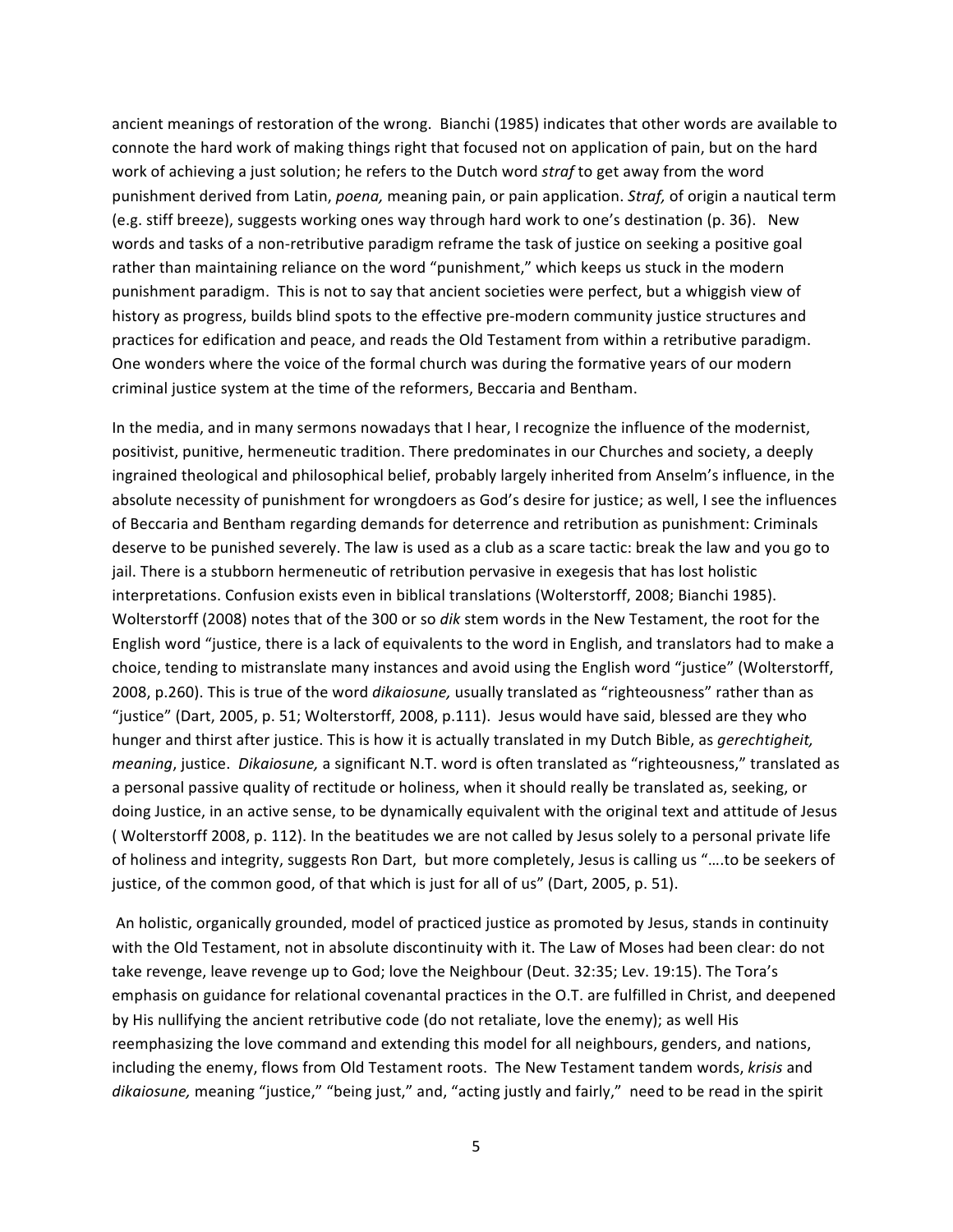of their Old Testament counterparts, *mishpat* and *tsedeka* - doing justice and acting accordingly, with a special concern for justice for the marginalized and oppressed in the land. The terms are primarily relational, and as well they signify wise instruction and direction, not law and order laid down for fear and compliance.

In ancient Israel, Yahweh was both covenantal Lord and Judge. Judgment was not done remotely and objectively by metaphysical code, but covenantal, social relationships, and covenant stipulations were practical, relational, participatory, and sought the good for all. The basic vision was to restore people and community to right relationships and to live rightly with God, seeking the common good for the community in covenant partnership. God was personally involved in the relationship as covenant lord, not indifferent to injustice especially to the poor and needy, the widow, orphan, and alien. Wolterstorff (2008) points out, that Israel's religion focused on salvation in this world, not,"...from this earthly existence" (p. 79). God in Christ calls us to follow that model of humbly practicing justice and kindness in our public social world, as well as in our private lives. God gets angry when injustice breaks covenant promises harming social relationships. In upholding justice for the downtrodden, God's just action does bring down the oppressor. However, judgment and justice can only be understood in this relational sense of justice, not in the modern legal sense as determined by legal positivism, and not from within the retributive or punishment paradigm.

Volkmar Herntrich (1965) notes that the sense of the old testament word for judgment (*mishpat*), the counterpart of the N.T. word *krisis*, is to be seriously distinguished from the western notion inherited from the Roman system of the judge impartially giving judgment on the basis of the norms derived exclusively from *iustitia distributiva*. Herntrich states, "Appraisals of the OT based on the idea of a *iustitia distributiva* which operates according to a fixed norm of absolute morality will necessarily miss the mark. They do not see the true meaning of the OT witness because they fail to note that the judicial decisions of Yahweh in the covenant people and its history serve a specific goal. The justice worked out in this judgment is not *iustitia distributive* it is *iustitia salutifera* [health bringing]" (Herntrich, p. 926). Bianchi (1985) following Martin Buber, notes that *tsedeka* justice looks not at mere intentions, but at the results; has justice actually provided justice for the poor, peace and community health and wellbeing to the victimized? If so, justice has been done; a tree is recognized by its fruit (p. 23). Judgment is like diagnosis, and justice is evaluating the results to see if the problem has been resolved. Laws and norms are needed as standards of course, but justice is not simply compliance to external law codes, but justice upholds people. It is this relational aspect of that has been specifically picked up by the proponents of restorative justice suggesting that the goal of justice is not punishment, but rather restoration, reconciliation and peace (Elliot 2011; Bianchi 1985; Zehr, 1990). There is still pain involved, that is part of the process of enduring reproof, the pain of facing the truth of the harm done, and the hard work of making things right. Eliminating retributive punishment does not mean that nothing is being done.

Punishment, *poena*, pain, of course must then be perceived outside the traditional punishment or retribution box. This is imperative also for traditional thinking about God's judgment. We need to see judgment, justice, and mercy holistically, inseparable from God's grace and His desire for shalom and the common good. We may not dissect God's justice from his mercy and grace. Buschel (1965)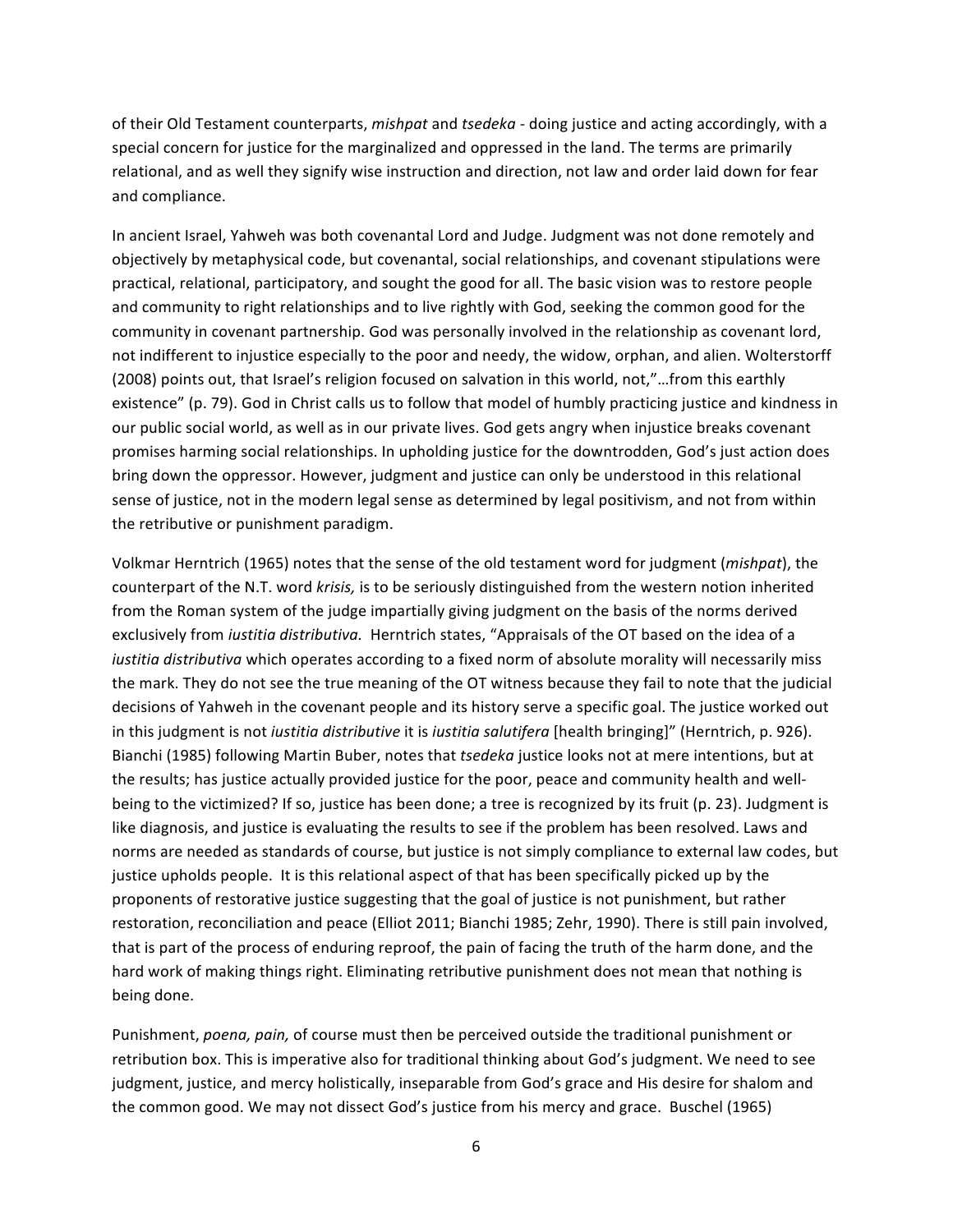emphasizes that God's judgment is not a myth, and, "there is an organic connection between the human act and its consequences in the Divine judgment" (p. 940). Herntrich (1965), regarding the Old Testament judgment of God, states that judgment of the wicked is the reverse side of the saving act of God, but is definitely not purificatory, rather it anticipates grace; judgment and grace are in tension, but entwined (p.932). An integrated fact is that salvation like forgiveness is a gift of God's grace in Christ, not meritoriously awarded. God forgives the repentant sinner and retributive punishment is not required, emphasizes Wolterstorff (2011), because God does not punish those He forgives (p.193). Schrenk (1964) offers that, "Forgiveness is an act of judgment in which the justice of God is fully vindicated" (p. 204). What is implied, though, is that God's corrective judgment will not focus so much on street crime as much as on structural oppression and exploitation of the poor and vulnerable by those who hold the power in the nations of the world today.

It seems that the church and society have been desensitized by the traditional dogma and practice of retribution, and have possibly relegated pre-modern understandings and practices of the Old Testament as obsolete, trumped by the New Testament. Enmeshed in the grip of the retributive paradigm, perhaps blinded by vivid imaginations and fears, people today regard the belief in the necessity and efficacy of punishment as absolute, as they read retributive punishment into their interpretations of the Bible. Wrongdoers must be punished it is commonly insisted, even if repentant, and to do justice to justice, no mere "slap on the wrist" will do. However, there is enough convincing exegetical and moral philosophical studies emphasizing that one cannot justify current penal practices as biblical, or as the will of God, or even solidly ethically grounded. The Enlightenment reformers rationalized the grounding of pain application in the hypothetical social contract; they never bothered to ask if penal punishment was just (Newman 1981, p.157, 163). I wonder if the church as a whole ever wrestled much with penal punishment as a moral ethical issue.

## **Bifurcation of church and state**

There has been a persistent implicit perception that Christ was not involved in justice and politics, a logic reflected in the doctrine of separation of church and state. However, as we have seen, Christ was vitally involved in issues of justice in the social-political structures of his time. In many areas of his teaching and work on earth Christ was continuing n the OT prophetic tradition. He also affirmed the proper role of the state: "give to Caesar what he is due"; using words of reproof, Christ called the self-righteous religious-political functionaries back to their proper calling as keepers of shalom. Herman Bianchi (1985) implicates the two kingdom doctrine as justifying a double standard of justice, one of grace for the church, and one of the sword for retribution for the state to dispense, each in separate functionalist silos  $(p.25)$ . Could it be that the reticence to do public justice is fear of ruffling the feathers of state power and of the corporate status quo? Another theological premise involved is the reformation's position on good works that we are saved by faith alone; fear of a social gospel? Does undue concern for personal salvation by grace alone, affect how we do justice for the neighbour? John Galtung (1997) thinks so. Evangelical passion for personal salvation to become right with God erodes the urgency and inclination for just treatment of the neighbour concludes Galtung (1997, p.44). I suspect the modern individualism and the social-contract world view also creates social distance. More can also be said about the separation of law and gospel, of God's justice and His mercy; or, dissecting shalom with a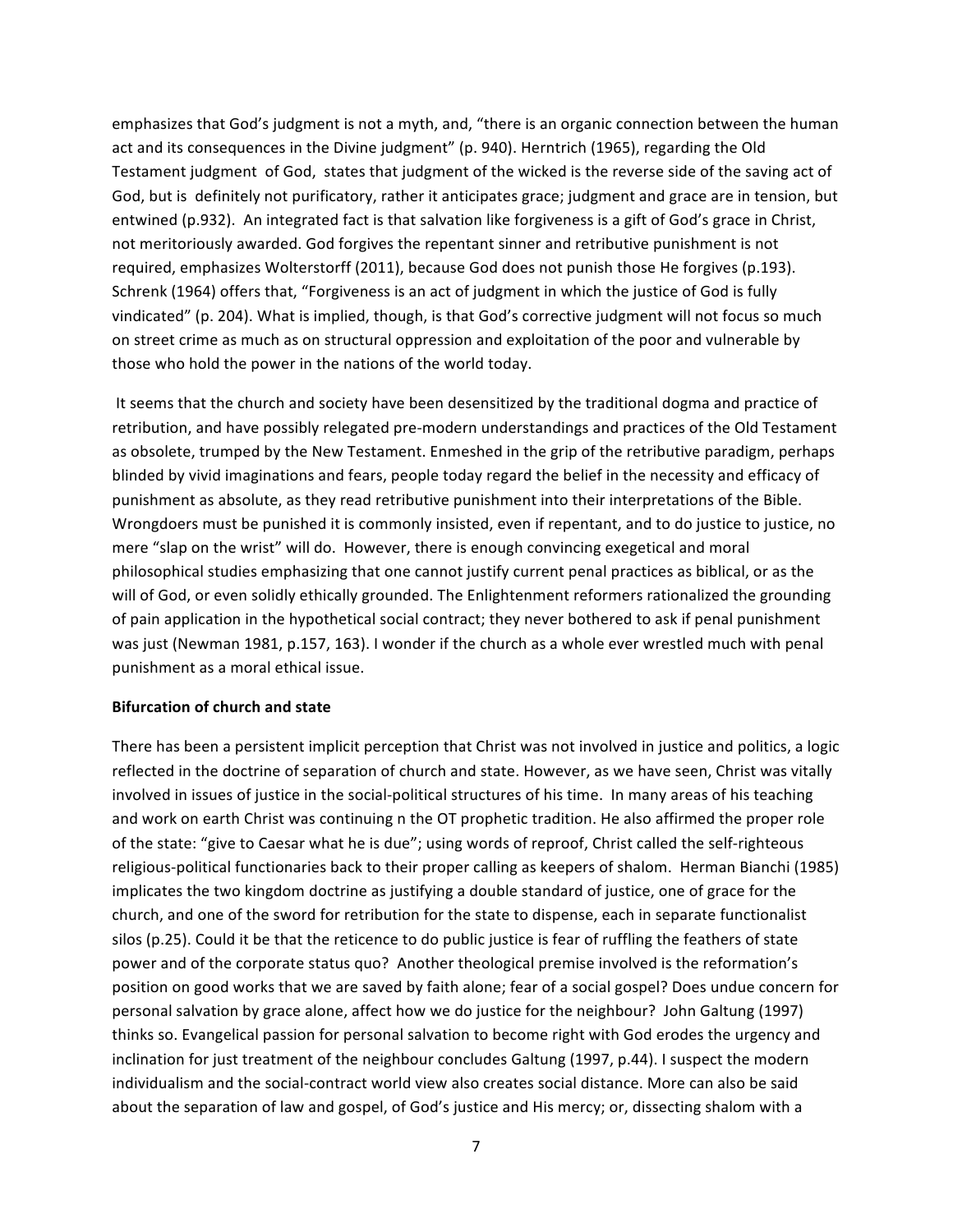reductionist, *already* and *not yet*, bifurcation. Much work needs to be done, but it seems that the "market" for alternative theological points of view is lean.

The modern state, through the justice system has incredible authority to act invasively and coercively suspend civil rights. Walter Wink (1998) regards the State, as one of the *powers that be* acting as a principality and power. A state is not inherently evil, it is vital in governance for the common good, but it sometimes must be called back to its creational purpose when it absolutizes its own rule in unjust ways (pp. 27-32). Here is the important role of the church between state and society acting as a prophetic guardian of justice for the vulnerable and poor against state or corporate domination and exploitation. Declaring an absolute antithesis, and living at a distance from the state and society theologically speaking, we lose the opportunity to develop a relevant and comprehensive grammar with which to address public issues intelligently and persuasively and to act as agents of change; approaches often vacillate between apathy and polemics. With such a bifurcation a passive resignation or an uncritical acceptance occurs regarding crime and punishment issues, often implicitly satisfied with a retributive approach of the status quo, except more is desired. It seems that an organic solidarity with the state beyond partisan dimensions is not nurtured in many evangelical circles. One's party of choice is sanctioned, all other parties, especially those on the left, are demonized. We lose strategic opportunities to work within the structures of a nation to collaboratively work for transformation and change. The state too is a gift of God's common grace for the establishment of the common good, to nurture shalom. As the old song goes, "They will know that we are Christians by our love"..... "guarding each person's humanity and dignity," so in the exercise of justice, it is not the only the State's job, not simply God's job, it is ours as well. Many times I have heard in a modernistic sense that the main responsibility of the state is the punishment of the wrongdoer. However, reading the Bible's message about justice, mercy, and peace, and listening to pre-modern traditions we can affirm the wisdom of Ron Dart's comment that the state has a, "...vital role to play in creating the common good as does society – the task is to define what is needful and necessary for one and all..."( Dart 2012, p.9). Justice in love, by state and individual does no evil to the neighbour.

I have briefly tried to show the complexity of a paradigm change in regards to retributive punishment. However, with dialogic pluralism (Wolterstorff, 2008), open mindedness, and collaboration with all disciplines and systems involved, as well as doing theology with eyes of non-retributive biblical justice; in faith, we can move mountains. Simply put, we must avoid being people of one book. Revenge thinking and belief in the retributive system is deeply rooted in society and change will take time. But a "tipping point" can occur when influences inside a system, and outside the system, coalesce for change (Stauffer, 2013). Both, working from the inside, as well as from the outside, are necessary; a collaborative problem solving approach will seek creative strategies in multiple related areas. An adversarial, combative approach will create factionalism and isolation of fixed polar opposites. There can be opposites, but they don't necessarily have to be absolutely antithetical. To do this we must abandon dogma and certitudes, and exchange and "float" ideas in lateral thinking and dialogue. This will be an important challenge for those of us raised in Western Culture imbued in the logic, there can only be one right answer, and a hubris that insists that winning is everything. Paradigm change cannot be done by combat, but by dialog, parallel thinking and collaboration.